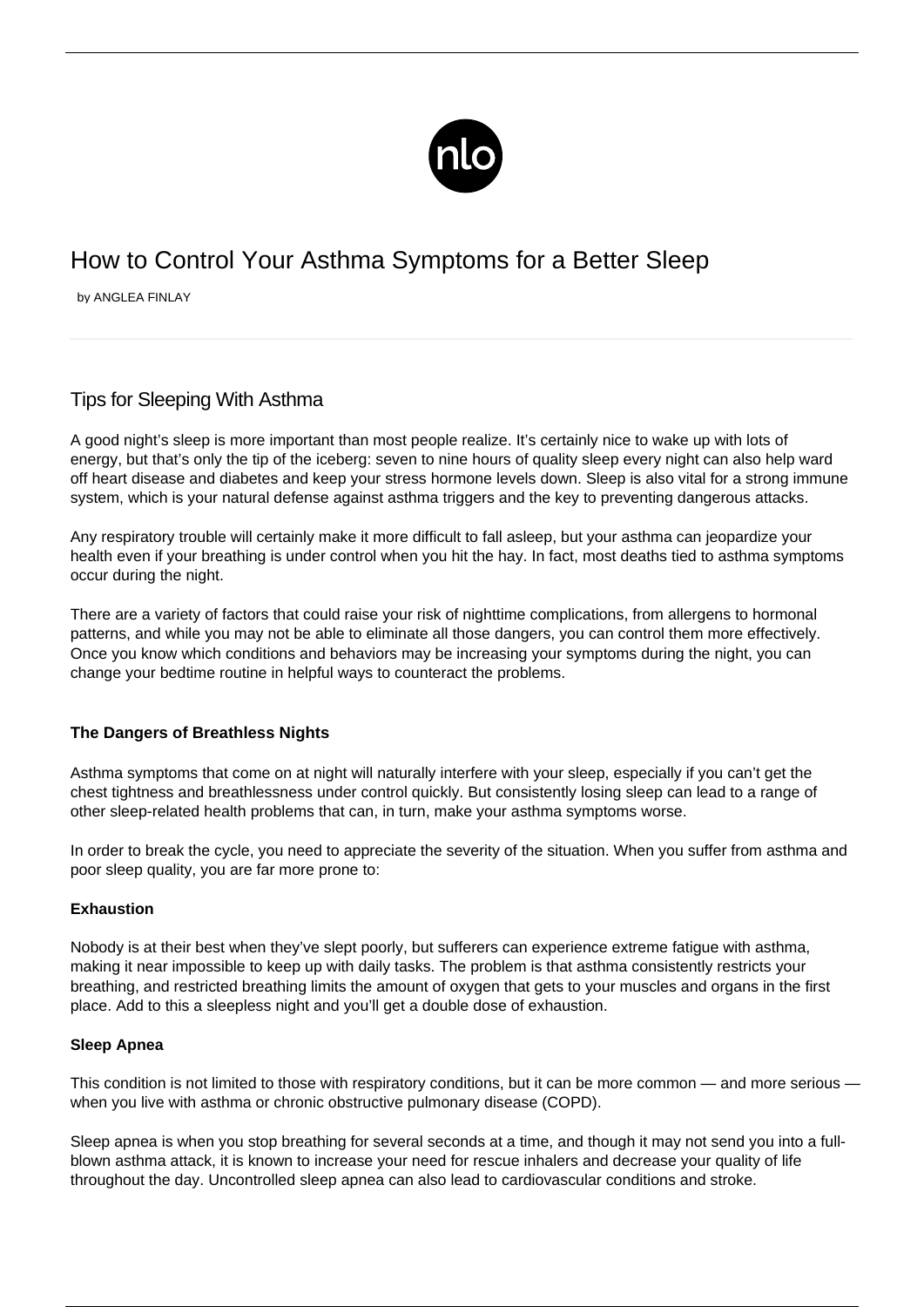#### **GERD**

There is an undeniable link between asthma and gastroesophageal reflux disease (GERD), the acid reflux condition that results in regular, severe heartburn. Asthmatics are more prone to developing GERD and the uncomfortable acid reflux symptoms tend to worsen asthma symptoms.

GERD also tends to get worse at night, which means it can lead to troubling nighttime asthma, too. Some people live with GERD for quite a while without a diagnosis or proper treatment, and that can strain on the airways and lungs as stomach acid begins to interfere with your respiratory tract.

Next page: strategies for handling nighttime symptoms and sleeping with asthma

### **How to Handle Nocturnal Symptoms**

Dealing with asthma symptoms while you're awake and alert may not be easy, but at least you're able to respond quickly and precisely. Asthma that strikes in the night is a different story: when you're awoken by wheezing, coughing and breathlessness, it can be frightening, your sleep quality will suffer, and your energy levels will fall. The outcome can be even worse if you don't wake up at the first sign of distress.

Luckily, smart bedtime rituals and a few adjustments to your sleep hygiene can help you get the shut-eye you need to regenerate your cells and maintain your immune system.

#### **Adjust Your Sleeping Position**

Since your body already has to work harder at night to make up for the natural decline in your respiratory drive, work with gravity to make things easier for yourself. Many people find that propping up their head and shoulders a bit more than usual can make it easier to breathe, help drain congested sinuses, and defend against aggravating acid reflux.

Instead of a pile of pillows, consider using a specially-designed sleep wedge to keep your torso in a straight line, which will protect your neck and spine from undue pressure.

#### **Address Other Discomforts**

Heartburn and nasal congestion can provoke sleep apnea and interfere with your natural circadian rhythms by preventing the deep sleep you need. So, get to the root of the problem by treating persistent sinus problems and getting the right diagnosis and medication to control GERD.

Be careful about what you eat and drink in the evening, too, since that can play a role in digestive distress and metabolism. Remember that alcohol is notorious for interfering with sleep, whether or not you have a medical condition.

#### **Keep up With Your Medications**

Worsening nighttime asthma can mean you're not using your asthma control medications as often or appropriately as you should. Daytime inhalers are important to fight inflammation and keep your body in a healthy state, but they may not be the sole solution.

Talk to your doctor about which medication to take before bedtime to best relieve inflammation and relax your bronchial muscles. A long-acting bronchodilator may be your best bet for sounder sleep.

#### **Control Your Sleep Environment**

[Allergens](/indoor-allergens/) and dry air are two top triggers for asthma, so take steps to improve the air and accessories in your